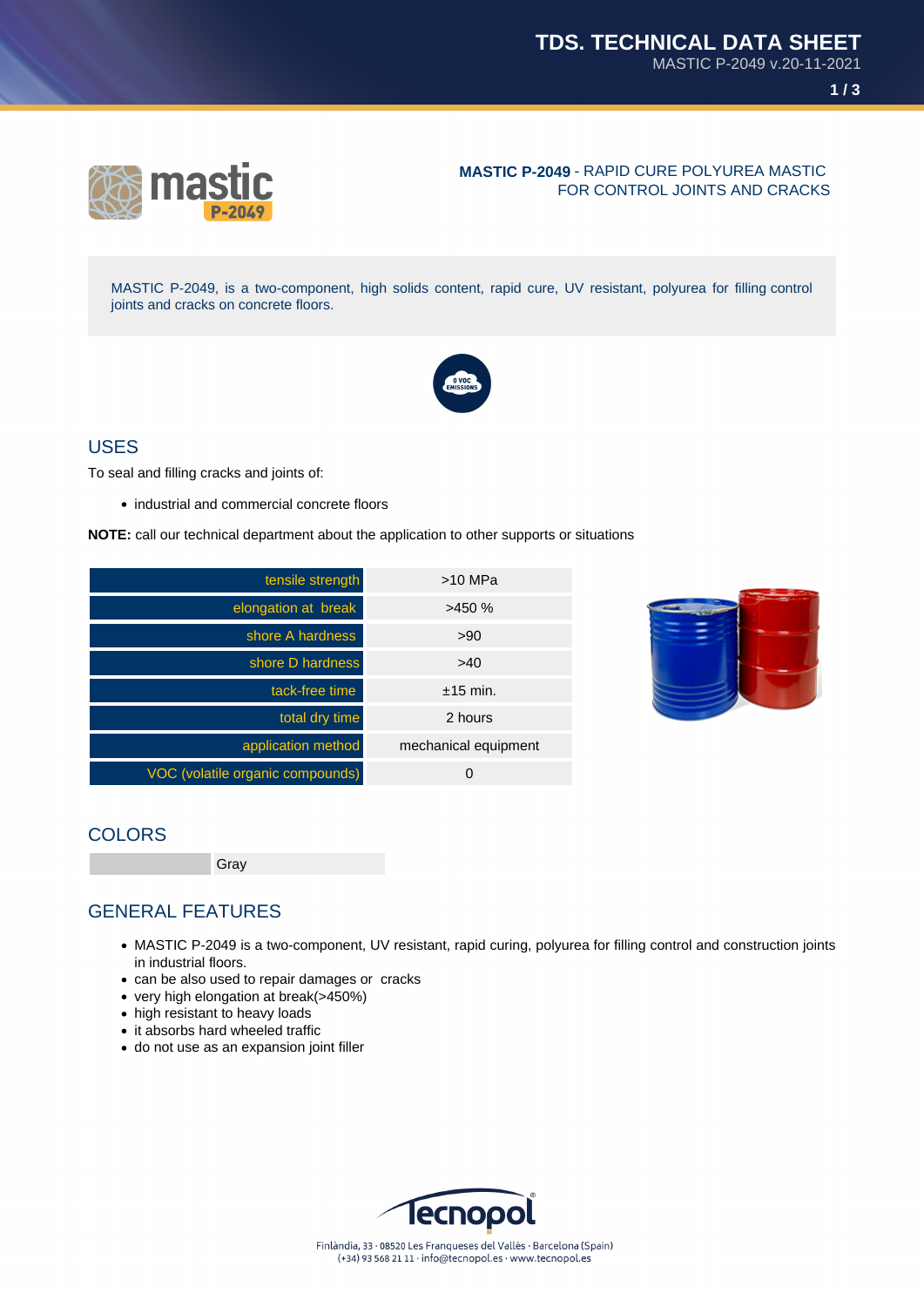MASTIC P-2049 v.20-11-2021

**2 / 3**

- 100 % solid content
- cold process using dual-component polyurea pump for joints or plural component dosing unit, or application by pouring gun or dispensing handle having a static mixer.
- free from harmful VOC compounds, therefore, does not hurt the ozone layer (VOC's zero).
- it doesn't emit substance to the environment once installed.

#### PACKAGING

Metal kit drum on these two formats:

- SMALL KIT: 20 kg each component
- LARGE KIT: 60 kg each component

### SHELF LIFE

12 months at temperatures between 5°C to 35°C, provided it is stored in a dry place, keep away from direct sunlight, extreme heat, cold, or moisture. Once the tin has been opened, the product must be used. Once opening drum, B side must be agitated mechanically before inserting the transfer pumps and use.

### APPLICATION METHOD

In general, you should take the following factors:

- clean up the surface of the joint or crack, removing any dust, dirt, grease, or efflorescence.
- remove any silicone-based products
- adhesion tests may be required for certain substrates
- in general, all surface preparation requires the removal of all grease, dirt loose, and flaking materials prior to the application of MASTIC P-2049
- in case of doubt of all above, apply before in a restricted area and to check

# HEALTH AND SAFETY

These safety recommendations for handling, are necessary for the implementation process as well as in the pre and post, on exposure to the loading machinery. Always read the MSDS before use and handling the product.

- Respiratory Protection: When handling or spraying use an air-purifying respirator.
- Skin protection: Use rubber gloves, remove immediately after contamination. Wear clean body-covering. Wash thoroughly with soap and water after work and before eating, drinking or smoking.
- Eye / Face: Wear safety goggles to prevent splashing and exposure to particles in the air.
- Waste: Waste generation should be avoided or minimized. Incinerate under controlled conditions in accordance with local laws and national regulations.
- Vapor and atomized liquids are harmful
- Use only in ventilated areas, wear approved respirators when necessary
- Keep out of reach of children
- Do not use near high heat or open flame

Anyway, consult the material and safety data sheet (MSDS) of the product. To obtain an MSDS, please call +34935682111 or send an email to dpont@tecnopol.es